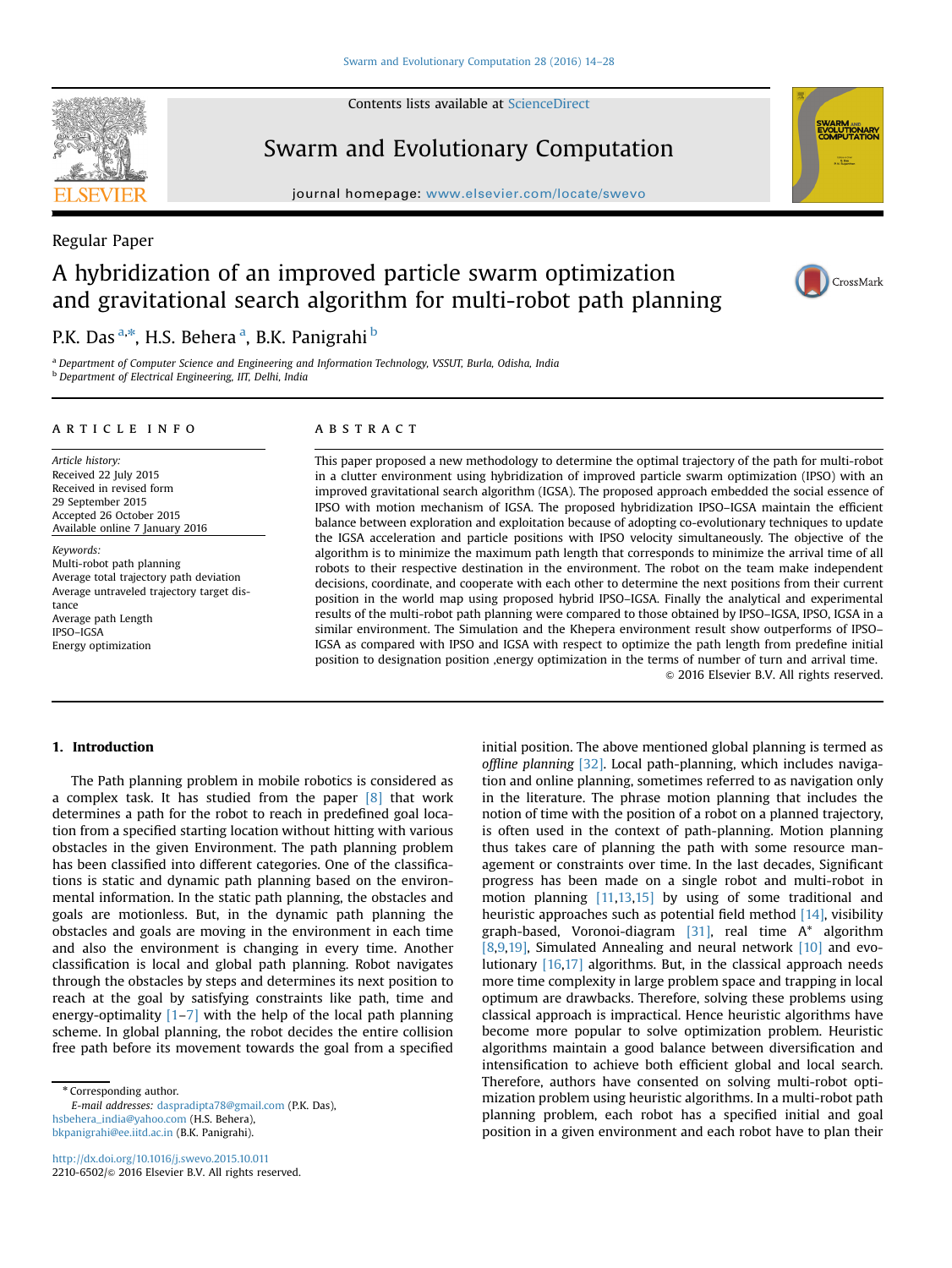collision free path without hitting any of the colleagues or obstacles present in the map through offline or online approach. The obstacles present in the environment may be static or dynamic. However, in this paper we have considered static obstacles in the given environment for the robots and robot is treated as dynamic obstacles for other robots. The path planning problem for multirobot can be solved by two different approaches such as centralized or distributed approach. The cost or objective function and the constraints for computing the path for all the robots are considered together in the centralized approach [\[16,17\].](#page--1-0) Whereas, in the distributed planning [\[22\]](#page--1-0), each robot determined its collision free trajectory path towards the goal independently without making collision with static obstacles or colleagues. The multirobot navigational problem has divided into two smaller problems such as velocity planning and path planning. In the first phase, each robot constructs the individual path by satisfying the optimum path for each robot. In the velocity planning, each robot avoids the collision with obstacles and the teammates. In our study, we have proposed a novel meta-heuristic optimization approach to carry out the multi-robot navigational problem. Different meta-heuristic optimization algorithms have been used to generate the optimum trajectory collision free for each robot.

Particle swarm optimization (PSO) with mutation operator [\[49\]](#page--1-0) has been used to develop an algorithm for path planning for a mobile robot. Multi-objective optimization problem has formulated for obstacle avoidance in a dynamic environment and solved it by PSO [\[50\]](#page--1-0). An algorithm for robot path planning has developed using PSO of Ferguson Splines [\[51\]](#page--1-0). A smooth path planning of a mobile robot has solved using stochastic PSO [\[52\].](#page--1-0) In [\[21\]](#page--1-0) multi-objective PSO-and NPSO based algorithms for robot path planning. In [\[57\]](#page--1-0) PSO is used in an obstacle avoidance scenario in which robots are meant to navigate between static and dynamic obstacles. In [\[53](#page--1-0)–[56\]](#page--1-0) Area Extension PSO (AEPSO) and Cooperative AEPSO (CAEPSO) are employed as navigators of a swarm of robots in dynamic and static environments. AEPSO and CAEPSO take advantage from macro scoping modelling of PSO in addition to extra heuristics that utilize concepts such as reinforcement learning and cooperative learning. Multi-objective particle swarm optimization (MPSO) has been used to solve the path planning problem under uncertainty to minimize the path length and risk degree [\[20\].](#page--1-0) In [\[43\]](#page--1-0) used two multi-objective path planning models to find a safe path by minimizing the energy consumption. A stochastic path planning scheme has been proposed [\[44\]](#page--1-0) for a mobile robot to find safety and smooth path. Multiobjective PSO with self-adaptive mutation operation has been proposed [\[45\]](#page--1-0) to solve the path planning problem in an environment with obstacles and danger source. A PSO used endocrine regulation mechanism [\[46\]](#page--1-0) to update the particle behaviors by the interaction of neural and endocrine systems and reduced the local convergence with help of momentum factor has been utilized to plan a robot path. Binary PSO [\[47\]](#page--1-0) has been proposed to find the global optimal path and a path is encoded with some vertices of the polygon type's obstacle present in the environment. Similarly, a PSO has embedded with potential field's approach [\[48\]](#page--1-0) to update particles and avoid the obstacles with the help of potential field method. Gravitational search algorithm (GSA) and on a particle swarm optimization (PSO) algorithm applied to multiple mobile robot on holonomic wheeled platforms [\[58\]](#page--1-0). Dijkstra algorithm and bat algorithm  $[68]$  has been proposed to find the global optimal path. Cuckoo search (CS) algorithm has been applied for mobile robot path planning in an unknown or partially known environment with variety of static obstacles [\[69\]](#page--1-0). The different intelligent algorithm had also been used to solve robot path planning such as memetic algorithm  $[63,70]$ , culture algorithms [\[64\],](#page--1-0) biogeography particle swarm optimization algorithm (BPSO) [\[65\].](#page--1-0) Glowworm Swarm Optimisation (GSO) [\[66\]](#page--1-0) has been used to

solve multiple source localisation tasks through real robot experiments and GSO  $[67]$  has also been used for pursuing multiple mobile targets using single and two source cases. Firefly algorithm (FA) [\[71\]](#page--1-0) has been proposed for solving the path planning problem by improving the solution quality and convergence speed. Multi-robot path planning problem is well known for optimisation problem, recently, so many swarm intelligence algorithms have been proposed to solve multi-constrained problem such as grey wolf optimizer (GWO) [\[72\]](#page--1-0), chicken swarm optimisation (CSO) [\[73\],](#page--1-0) krill herd (KH) [\[74\]](#page--1-0), monarch butterfly algorithm (MBA) [\[75\]](#page--1-0). These algorithms are inspired by swarm behaviour of grey wolves, chicken, krill, and butterfly, respectively. Gravitational search algorithm (GSA) based approach has been applied for generating an optimal path for a robot travelling in partially unknown environments in the presence of multiple (static or dynamic) obstacles [\[30\]](#page--1-0). Path planning of Uninhabited Aerial Vehicle has been solved using improved GSA [\[59\].](#page--1-0) Differ-ential Evolution (DE) [\[17\]](#page--1-0) has used for multi-robot navigation in a static environment and performance of the algorithm has used for minimizing the path length. Hybridization of meta-heuristic algorithms such as ACO-GA [\[32\],](#page--1-0) PSO–GSA [\[33\]](#page--1-0), and Hybrid Evolutionary Algorithm Based on Tree Structure Encoding [\[34\]](#page--1-0) has been solved for multi-robot path planning. However, we have hybridized improved PSO (IPSO) and IGSA for better performance with respect to IPSO [\[24,27\]](#page--1-0) and IGSA.

However, PSO suffers from premature convergence in the evolutionary process while dealing with complex problems such as some real world navigation based optimization problem like the solution of path planning in multi-robot. PSO also depends on users to tune control parameters such as inertia weight, social and cognitive coefficients and velocity clamping in order to achieve the required solution. For instance, as iteration increase the initial weight in PSO is mostly decreasing linearly from 0.9 to 0.4 in order to emphasize on the exploitation. However, there is no mechanism for significant hasty movements in the search space for PSO and this makes the poor performance of PSO [\[61\]](#page--1-0). Therefore, the structure of PSO algorithm needs further improvement for achieving an optimal solution to the real world problems. GSA is one of the meta-heuristic algorithms, which is based on the law of gravity and mass interaction, and implements law of motion and Newtonian gravity. The advantages of GSA are (1) easy to implement with higher computational efficiency; (2) few parameters to adjust, but the disadvantages of this algorithm as follow (1) if premature convergence occurs, there will not be any recovery for this algorithm; (2) the algorithm loses its ability to explore and then becomes inactive only after becoming convergence [\[62\]](#page--1-0). Due to the above difficulties in GSA, further improvements are required for the optimal solution to the complex problem. The main idea of hybridizing of improved PSO and GSA to integrate the ability of exploitation in PSO and exploration in GSA to produce both algorithms' strength [\[60\].](#page--1-0) Therefore, authors motivated to hybrid the improved PSO and GSA for maintaining a good balance between diversification and intensification to achieve global optima.

The above proposed work has been focused on the minimizing the path length of the mobile robot and not considered the path deviation and energy consumption as a key factor. In this work, we have focused on the minimizing the path cost, path deviation and energy consumption for each robot with the help of the proposed algorithm. This paper contributes to establish a novel optimization algorithm by a hybrid of IPSO and IGSA. The main idea of this hybridization is to embed the social and cognitive behavior of IPSO with the Newtonian gravity concept of IGSA by co-evolutionary techniques. Then, this novel hybrid improved particle swarm optimization and improved gravitational search algorithm (IPSO– IGSA) is proposed to solve the multi-robot path planning in a cluster environment, where some of the obstacles are static and